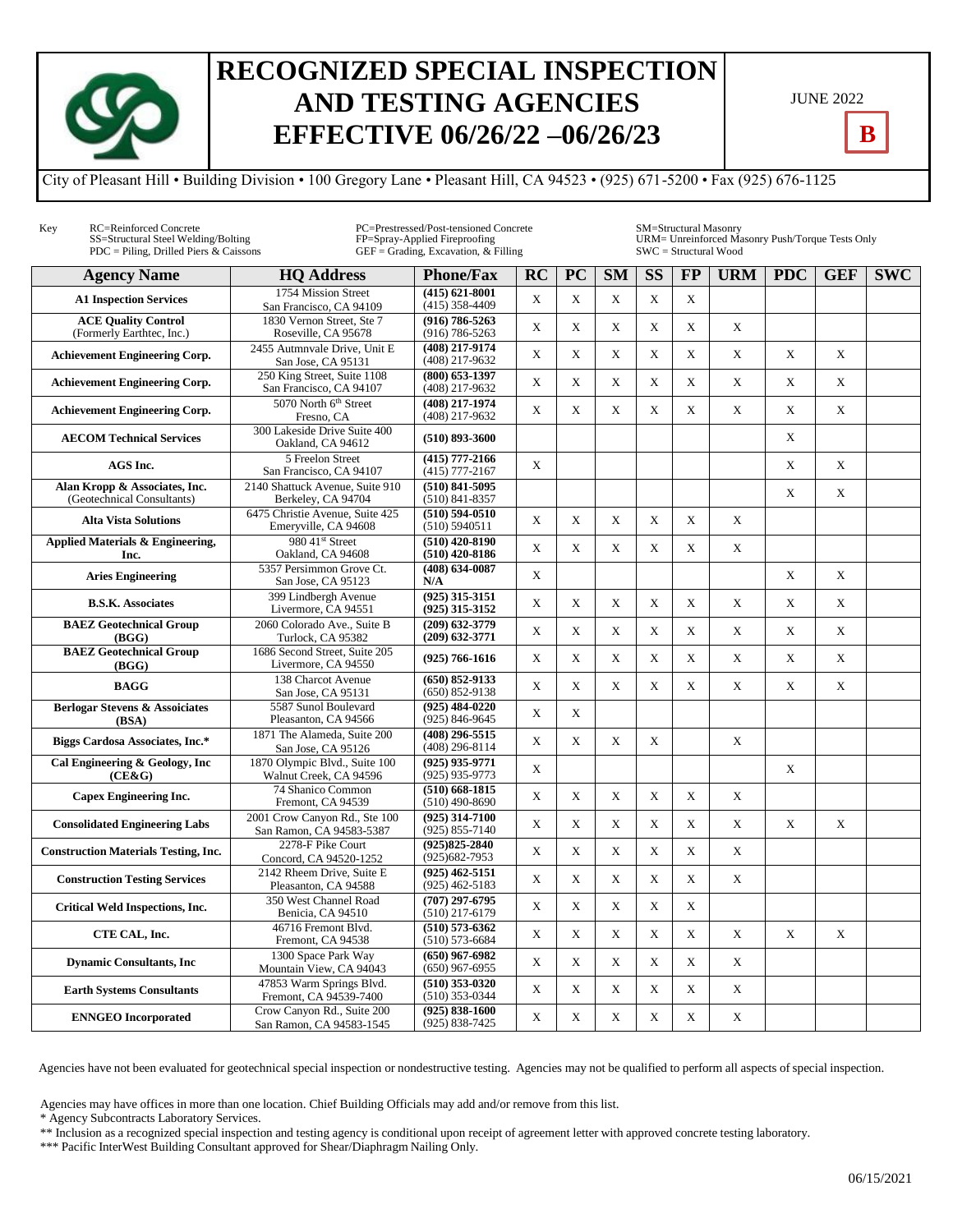| <b>Agency Name</b>                                                       | <b>HQ Address</b>                                                              | <b>Phone/Fax</b>                         | <b>RC</b>   | <b>PC</b>   | <b>SM</b>   | <b>SS</b>   | $\bf FP$    | <b>URM</b>  | <b>PDC</b>  | <b>GEF</b>  | <b>SWC</b> |
|--------------------------------------------------------------------------|--------------------------------------------------------------------------------|------------------------------------------|-------------|-------------|-------------|-------------|-------------|-------------|-------------|-------------|------------|
| <b>ESI</b><br>(Earthquake & Structures, Inc.)                            | 6355 Telegraph Ave., Ste. 101<br>Oakland, CA 94609                             | $(510) 601 - 1065$<br>$(510)$ 601-1808   | $\mathbf X$ | X           | X           | X           |             |             | X           |             |            |
| <b>Forsythe Engineering Consultants*</b>                                 | 1760 Industrial Way Suite 1<br>Napa, CA 94558                                  | $(707)$ 259-1292<br>$(707)$ 259-1393     |             |             |             | X           | X           | X           |             |             |            |
| <b>Geocon Consultants, Inc.</b>                                          | 6671 Brisa Street<br>Livermore, CA 94550                                       | $(925)$ 961-5271<br>$(925)$ 371-5915     | X           | X           | X           | X           | X           | X           | X           | $\mathbf X$ | X          |
| <b>HP</b> Inspections                                                    | 690 Sunol Street, Bldg. H<br>San Jose, CA 95123                                | $(408)$ 288-8460<br>$(408)$ 271-0902     | X           | $\mathbf X$ | X           | X           | X           | $\mathbf X$ |             |             |            |
| <b>Hultgren</b> – Tillis Engineers                                       | 2221 Commerce Avenue,<br>Suite A-1<br>Concord, CA 94520                        | $(925) 685 - 6300$<br>$(925) 685 - 6768$ |             |             |             |             |             |             | X           | X           |            |
| <b>Inspection Consultants</b>                                            | 1515 North C Street<br>Sacramento, CA 95814                                    | $(916)$ 321-5580<br>$(916)$ 321-5590     | X           | X           | X           | X           | X           | X           |             |             |            |
| <b>Inspection Consultants</b>                                            | 315 14th Street, Suite 2<br>Oakland, CA 94612                                  | $(510) 635 - 9211$                       | X           | X           | X           | X           | X           | $\mathbf X$ |             |             |            |
| <b>Inspection Services Inc.</b>                                          | 1798 University Ave<br>Berkeley CA 94703                                       | $(415)$ 243-3265<br>$(415)$ 243-3266     | X           | X           | X           | X           | X           | X           |             |             |            |
| <b>KC</b> Engineering Co.                                                | 865 Cotting Lane, Suite A<br>Vacaville, CA 95688                               | $(707)$ 447-4025<br>$(707)$ 447-4143     | X           | X           | X           | X           | X           | $\mathbf X$ | $\mathbf X$ | $\mathbf X$ |            |
| Kleinfelder Inc.                                                         | 7133 Koll Center Parkway #100<br>Pleasanton, CA 94566                          | $(925) 484 - 1700$<br>$(925)$ 484-2977   | X           | X           | X           | X           | X           | X           |             |             |            |
| Korbmacher Engineering Inc.                                              | 480 Preston Court, Suite B<br>Livermore, CA 94551                              | $(925)$ 454-9033<br>$(925)$ 454-9564     | X           | X           | X           | X           |             |             |             |             |            |
| <b>Krazan and Associates Inc.</b>                                        | 545 Parrott Street<br>San Jose, Ca 95112                                       | $(408)$ 271-2200<br>$(408)$ 271-2201     | X           | X           | X           | X           | X           | X           |             |             |            |
| MatriScope, Inc                                                          | 3102 Industrial Boulevard<br>West Sacramento, CA 95691                         | $(510) 763 - 3601$<br>$(510) 763 - 1388$ | X           | X           | $\mathbf X$ | X           | X           | $\mathbf X$ |             |             |            |
| Mid Pacific Engineering, Inc.<br>(MPE)                                   | 840 Embarcadero Dr. Ste. 20<br>West Sacramento, CA 95605                       | $(916)$ 927-7000<br>$(916)$ 372-9900     | X           | X           | X           | $\mathbf X$ | X           |             | X           | X           |            |
| Mid Pacific Engineering, Inc.<br>(MPE)                                   | 2915 Innsbruck Dr. Ste. A<br>Redding, CA 96003                                 | $(530)$ 246-9499<br>$(530)$ 246-9527     | X           | X           | $\mathbf X$ | X           | X           |             | X           | $\mathbf X$ |            |
| <b>Neil O. Anderson and Associates</b>                                   | 902 Industrial Way<br>Lodi, CA 95240                                           | $(209)$ 367-3701<br>$(209)$ 333-8303     | X           | X           | X           | X           | X           |             |             |             |            |
| <b>Nichols Consulting Engineers</b>                                      | 501 Canal Blvd, Suite C<br>Point Richmond, CA 94804                            | $(510)$ 215-3620<br>$(510)$ 215-2898     |             |             |             |             |             |             | $\mathbf X$ |             |            |
| <b>Nichols Engineering Consultants*</b>                                  | 6743 Dublin Boulevard, #15<br>Dublin, CA 94568                                 | $(925) 829 - 8090$<br>$(925) 829 - 0235$ | X           | X           | $\mathbf X$ | $\mathbf X$ | $\mathbf X$ | $\mathbf X$ |             |             |            |
| Ninyo & Moore                                                            | 2020 Challenger Drive, Suite 103<br>Alameda, CA 94501                          | $(510)$ 343.3000<br>$(510)$ 343-3001     | X           | X           | X           | X           | X           |             |             |             |            |
| Ninyo & Moore                                                            | 2149 O'Toole Ave. Suite 30<br>San Jose, CA 95131                               | $(408)$ 435-9000<br>$(408)$ 435-9006     | X           | X           | $\mathbf X$ | $\mathbf X$ | $\mathbf X$ | $\mathbf X$ | X           | $\mathbf X$ |            |
| <b>Norcon</b>                                                            | 470 3rd Street, Ste 105<br>San Francisco, CA 94107                             | $(415) 692 - 0519$                       | X           | X           | $\mathbf X$ | X           | X           |             |             |             |            |
| <b>Northbay Inspection and Technical</b><br>Service (NIS)                | 2089 West F Street<br>Napa, CA 94558                                           | $(707)$ 738-9369                         | X           | X           | $\mathbf X$ | X           | X           |             |             |             |            |
| <b>Pacific InterWest Building</b><br>Consultants***                      | 1600 S. Main Street, Suite 380<br>Walnut Creek, CA 94596                       | $(925)$ 939-5500<br>$(925)$ 939-9561     |             |             |             |             |             |             |             |             |            |
| Paragon Geotechnical, Inc.                                               | 1049 Kimi Way<br>Placerville, CA 95667                                         | $(530) 642 - 2281$                       | X           |             |             |             |             |             | X           | X           |            |
| PJC & Associates**                                                       | 600 Martin Ave, Suite 210<br>Rohnert Park, CA 94928                            | $(707) 584 - 4804$<br>$(707) 584 - 4811$ | X           | $\mathbf X$ | X           | X           |             |             | $\mathbf X$ | $\mathbf X$ |            |
| <b>PSI</b>                                                               | 365 Victor Street, Suite C<br>Salinas, CA 93907                                | $(831)$ 757-3536<br>$(831)$ 757-6265     | X           | X           | X           | X           | X           | X           |             |             |            |
| <b>Quantum Geotechincal, Inc.</b>                                        | 6288 San Ignaciao Avenue Ste D<br>San Jose, CA 95119                           | (408) 629-3822<br>$(408)$ 629-3825       | X           | X           |             | X           | X           | $\mathbf X$ | X           | X           |            |
| <b>Ouantum Geotechincal, Inc.</b>                                        | 1110 Burnett Avenue<br>Concord, CA 94520                                       | $(925) 788 - 2751$                       | X           | X           |             | X           | X           | X           | X           | X           |            |
| <b>RES Engineers, Inc.</b>                                               | 1250 Misourri Street Ste. 207<br>San Francisco CA 94107                        | $(415) 822 - 4625$<br>$(415) 822 - 8925$ | X           | X           | X           | X           | $\mathbf X$ | $\mathbf X$ |             |             |            |
| <b>RMA Group</b>                                                         | 5075 Commercial Circle, Unit C<br>Concord, CA 94520                            | $(325)$ 243-6662<br>$(925)$ 798-1206     | X           | X           | X           | X           | X           |             |             |             |            |
| <b>Salem Engineering Group, Inc.</b>                                     | 4055 West Shaw Ave., Suite 110<br>Fresno, CA 93722                             | $(559)$ 271-9700<br>$(559)$ 275-0827     | X           |             | X           | X           | X           |             | X           | $\mathbf X$ |            |
| <b>Signet Testing Laboratories</b>                                       | 3121 Diablo Avenue<br>Hayward, CA 94545                                        | $(510) 887 - 8484$<br>$(510) 783 - 4295$ | X           | $\mathbf X$ | X           | X           | X           | X           | X           | $\mathbf X$ |            |
| <b>Smith-Emery Company</b>                                               | PO Box 880550,<br>Hunters Point Shipyard, Bldg. 114<br>San Francisco, CA 94188 | $(415)$ 330-3000<br>$(415)$ 330-3030     | X           | X           | X           | X           | X           | X           |             |             |            |
| <b>Stevens, Ferrone &amp; Bailey</b><br><b>Engineering Company, Inc.</b> | 1600 Willow Pass Court<br>Concord, CA 94520                                    | $(925) 688 - 1001$<br>$(925) 688 - 1005$ | X           | $\mathbf X$ | $\mathbf X$ | $\mathbf X$ | X           |             |             |             |            |
| T. Makdissy Consulting, Inc.                                             | 6280 San Ignacio Ave., Ste M<br>San Jose, CA 95119                             | $(408)$ 227-8595<br>$(408)$ 227-1672     | X           | $\mathbf X$ | X           |             | $\mathbf X$ |             |             |             |            |
| <b>TEAM Industrial Services, Inc.</b>                                    | 4716 East Second Street<br>Benicia, CA 94510                                   | $(707)$ 748-5800<br>$(707) 748 - 5804$   | X           | $\mathbf X$ | X           | X           | $\mathbf X$ | $\mathbf X$ | X           | X           |            |

Agencies have not been evaluated for geotechnical special inspection or nondestructive testing. Agencies may not be qualified to perform all aspects of special inspection. Agencies may have offices in more than one location. Chief Building Officials may add and/or remove from this list.

\* Agency Subcontracts Laboratory Services.

\*\* Inclusion as a recognized special inspection and testing agency is conditional upon receipt of agreement letter with approved concrete testing laboratory.

\*\*\* Pacific InterWest Building Consultant approved for Shear/Diaphragm Nailing Only.